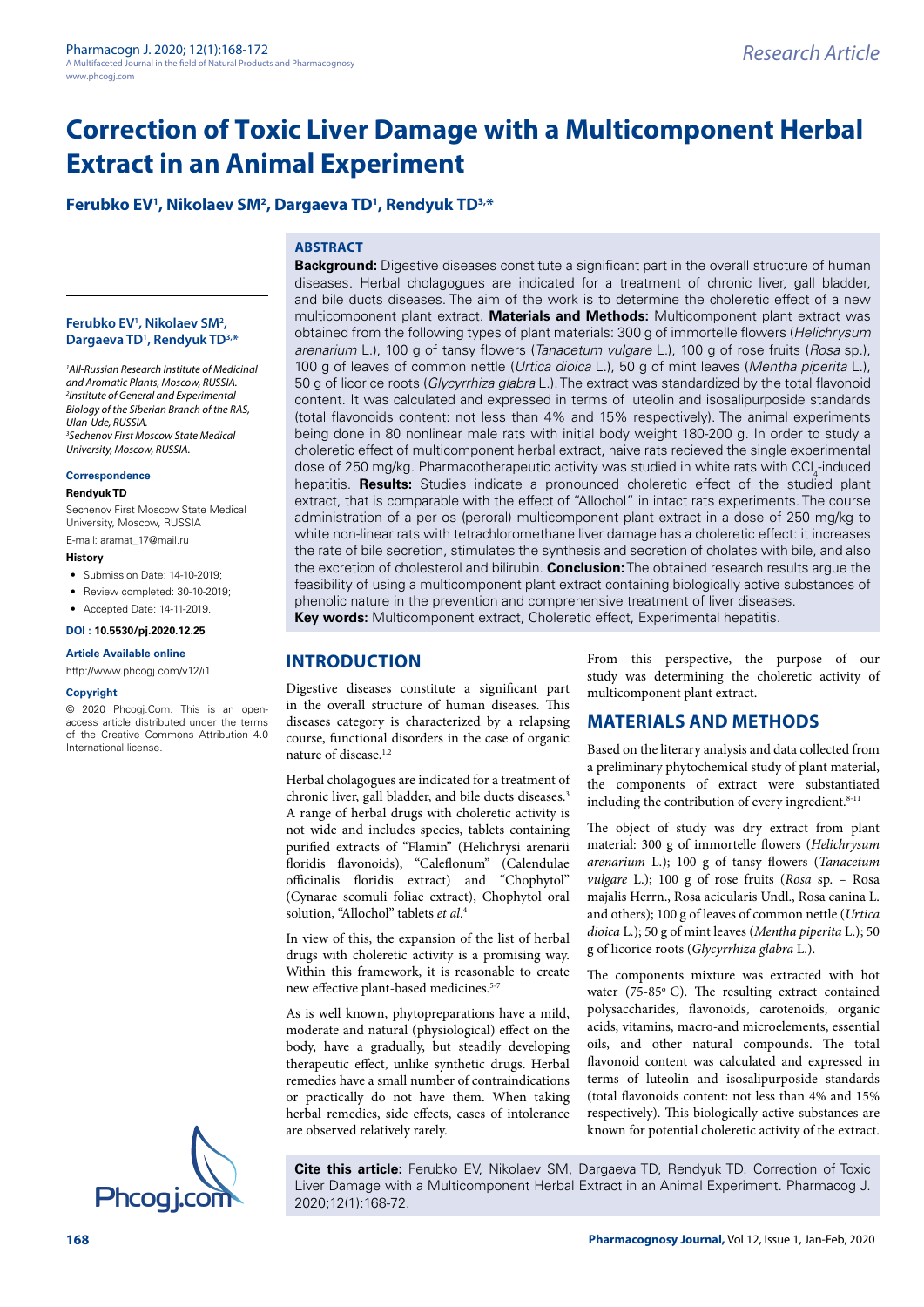The study was carried out in accordance with the Russian Federations's Federal Law "On Circulation of Medicines", "Guidelines for Preclinical Trials of Medicinal Products". The experiments being done in 80 nonlinear male rats with initial body weight 180-200 g. Animals were received from Federal State-Funded Institution of Science "Scientific Centre of Biomedical Technologies" of Federal Medical and Biological Agency of Russia and kept in animal facility with free access to food and water. Pharmacological research was carried out in compliance with the Order of the Ministry of Health of the Russian Federation No. 199n of April 01, 2016 "On Approval of Rules of Good Laboratory Practice" and in accordance with GLP.12 The studies were approved by local Bioethics Committee (Protocol No. 7 of October 01, 2018).

In order to study a choleretic effect of multicomponent herbal extract, naive rats recieved the single experimental dose of 250 mg/kg. "Allochol" (a herbal cholagogue) registered in Russian State Register of Medicinal Remedies was chosen as a standard medication at dose of 250 mg/kg.4

Bile samples were taken from anesthetized animal (thiopental sodium, 45 mg/kg) through polyethylene cannula inserted into the common bile duct. The samples were collected every hour during 4 hours. The cholagogue activity of the extract was measured by the speed of secretion and the quantity of the total excreted bile, and also by the levels of bilirubin, bile acids, and cholesterol.

Pharmacotherapeutic activity was studied in white rats with  $\text{CCI}_4$ induced hepatitis. The water extract was given intragastrically at a dose of 250 mg/kg per day during 10 days starting from day 2 after impairing agent exposure. Liver damage was inducted by intragastric administration of 50% oil solution of tetrachloromethane (0,4 ml/100 g body weight per day during 4 days.13 Control group received an appropriate amount of purified water on a similar basis. A measure of activity was performed on days 7, 14, 21, and 28 of experiment.

Statistical data processing was done by using Statistica software program version 6.0 (USA).<sup>14</sup> Differences were considered statically significant at *P ≤0,05*.

## **RESULTS AND DISCUSSION**

Pharmacological study of choleretic activity of the resulting extract compared to "Allochol" was carried out in intact white rats. The results are shown in the Tables 1-5.

From the results given in Table 1, it can be seen that the herbal extract at a specified dose has a stronger choleretic activity than "Allochol". Receiving the extract, the increase of bile excretion in white rats appeared quickly and lasted for 4-5 hours, while receiving "Allochol" the effect lasted for 3-4 hours.

We researched the effect of the extract and "Allochol" on the amount of excreted bile for 2-5 hours in the experiment. It was established that receiving the extract the amount of bile excreted increased in the midst of intense bile excretion. "Allochol" had a lower choleretic effect.

This appearing effect in rats is accompanied by changes in the levels of major bile components – bile acids, cholesterol and bilirubin. The levels of bile acids, cholesterol and bilirubin in the bile excreted increased after extract administration. Given the herbal extract white rats with toxic hepatitis had an increased bile excretion rate.

The achieved results indicate a significant effect of the studied extract on the choleretic activity in white rats with induced liver damage. So, on Day 7 the rate of bile excretion increased, on average, by 46%, compared with the control group (Table 6). On Day 14 the rate of bile excretion increased by 41,5%, Day 21 – 44%, and Day 28 – 38% (from hour 2 to 4).

The analysis of the bile composition showed an increase of bile acids, bilirubin and cholesterol under the influence of the studied extract.

Cholates level increased 2.5 times, 1.5 times, 2 times on Day 7-21 of the experiment. While white rats were receiving the studied extract, bile bilirubin excretion increased 2.3 times on Day 7, 1.5 times on Day 14-21 in comparison with control group. Amount of bile cholesterol increased by 50, 18 and 12% on Day 7, 14 and 21 respectively in comparison with control group (Table 7). Multicomponent herbal extract represses bile formation and excretion at early stages of liver damage. These positive changes lead to reduce the severity of pathological process.

It was established that per os administration of the extract at dose of 250 mg/kg during the course produce choleretic effect in white rats with  $\mathrm{CCl}_{_4}\text{-induced liver damage. Effect of the extract precedes an effect}$ of "Allochol" in a number of indicators. The presence of biologically active substances (particularly phenolics) induces a choleretic effect and subsequent increase of liver capacity.15-22

#### **Table 1: The effect of multicomponent herbal extract on the rate of bile secretion in intact rats.**

| N <sup>2</sup> | Drug name                    | Dose, mg/kg              | Rate of bile secretion (mg/min per 100,0 g) |                 |                 |                 |                 |                  |  |
|----------------|------------------------------|--------------------------|---------------------------------------------|-----------------|-----------------|-----------------|-----------------|------------------|--|
|                |                              |                          | h.                                          | 2 h.            | 3 h.            | 4 h.            | 5 h.            | 6 <sub>h</sub> . |  |
|                | Distilled water<br>(control) | $\overline{\phantom{0}}$ | $2,6 \pm 0.2$                               | $2,8 \pm 0,1$   | $2,5 \pm 0,1$   | $2.7 \pm 0.2$   | $2,2 \pm 0,2$   | $1,8 \pm 0,2$    |  |
| ۷.             | Herbal extract               | 250                      | $2,6 \pm 0.3*$                              | $5.0 \pm 0.4^*$ | $5.0 \pm 0.3^*$ | $4.2 \pm 0.2^*$ | $3.2 \pm 0.2^*$ | $2.5 \pm 0.1*$   |  |
| J.             | "Allochol"                   | 250                      | $2.7 \pm 0.2^*$                             | $4.1 \pm 0.3^*$ | $4.3 \pm 0.2^*$ | $3.8 \pm 0.3^*$ | $2.9 \pm 0.4*$  | $2,2 \pm 0,2$    |  |

**Note:** Here and elsewhere below asterisk \* denote significant differences at *P<0,05*.

**Table 2: Effect of a complex extract on the amount of bile excreted during hours 2-5 of the experiment in intact rats.**

| N <sup>2</sup> |                           | Dose, mg/kg |        |      | Amount of bile excreted, mg/100 g | Total amount of bile excreted during 4 hours, |            |
|----------------|---------------------------|-------------|--------|------|-----------------------------------|-----------------------------------------------|------------|
|                | Drug name                 |             | $2h$ . | 3 h. | 4 h.                              | 5 h.                                          | mg/100 $q$ |
|                | Distilled water (control) |             | 168    | 150  | 162                               | 132                                           | 612        |
| <u>.</u>       | Herbal extract            | 250         | 300    | 300  | 252                               | 192                                           | 1044       |
| <u>.</u>       | "Allochol"                | 250         | 246    | 258  | 228                               | 174                                           | 906        |

#### **Table 3: Effect of a multicomponent herbal extract and "Allochol" on the bile acids levels in intact rats.**

|                |                           |                          |      | Amount of bile acids within 1 hour, mg/100 g |                  | Total amount of bile acids during 4 hours, |            |
|----------------|---------------------------|--------------------------|------|----------------------------------------------|------------------|--------------------------------------------|------------|
| N <sup>2</sup> | Drug name                 | Dose, mg/kg-             | 2 h. | 3 h.                                         | 4 <sub>h</sub> . |                                            | mg/100 $q$ |
|                | Distilled water (control) | $\overline{\phantom{0}}$ | 1,51 | 1,23                                         | 1,30             | 1,01                                       | 5,05       |
| <u>.</u>       | Herbal extract            | 250                      | 3,09 | 2,76                                         | 2,14             | 1,54                                       | 9,53       |
| $\sim$ .       | "Allochol"                | 250                      | 2,58 | 2,37                                         | 1,94             | 1,40                                       | 8,29       |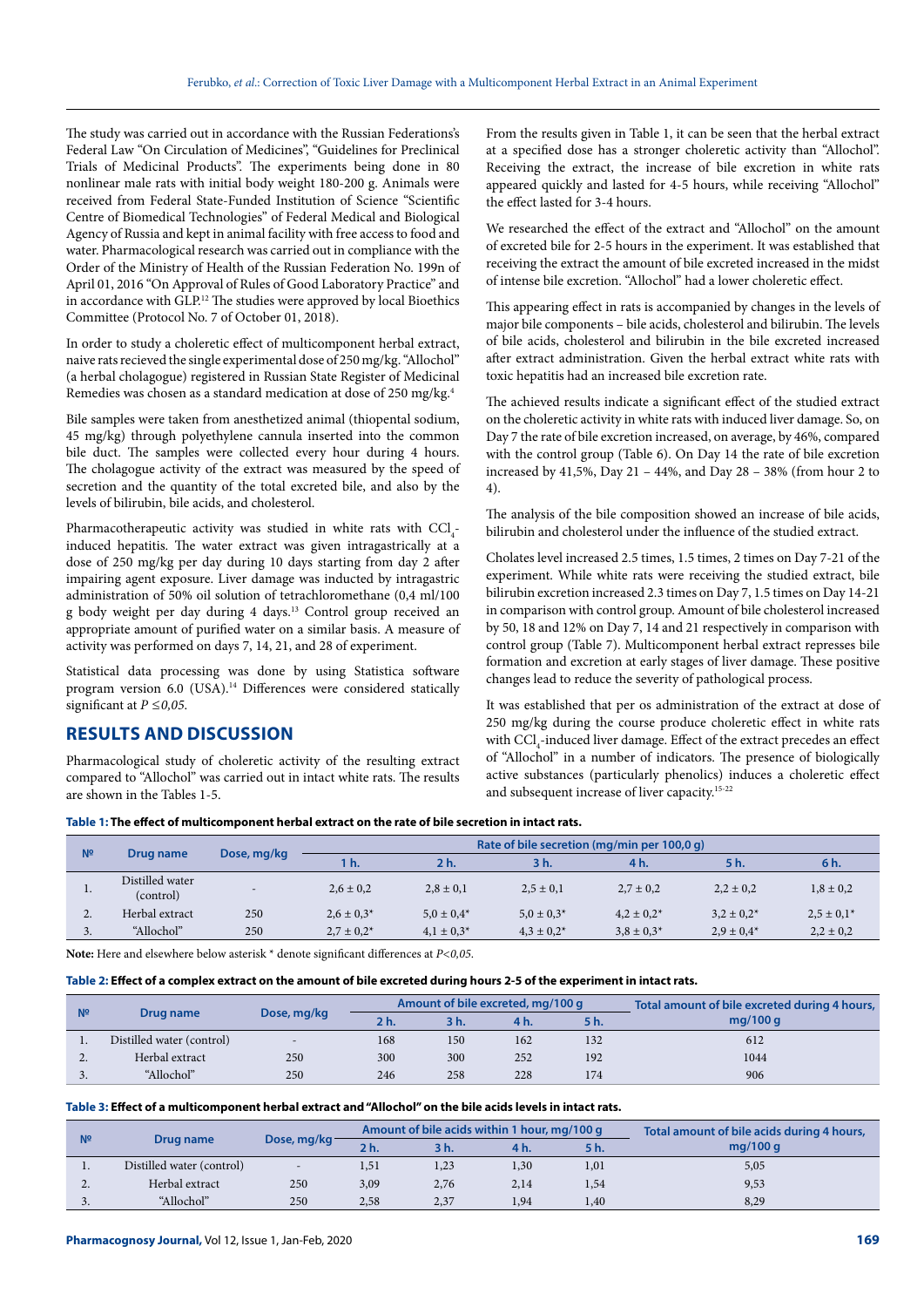| N <sup>2</sup> | Drug name                 | Dose, mg/kg-             |       | Amount of cholesterol within 1 hour, mg/100,0 g | <b>Total amount of cholesterol during</b> |       |                     |
|----------------|---------------------------|--------------------------|-------|-------------------------------------------------|-------------------------------------------|-------|---------------------|
|                |                           |                          | 2 h.  | 3h.                                             | 4 h.                                      | 5 h.  | 4 hours, mg/100,0 g |
|                | Distilled water (control) | $\overline{\phantom{a}}$ | 0,020 | 0.016                                           | 0,019                                     | 0,011 | 0,066               |
| $\gamma$<br>۷. | Herbal extract            | 250                      | 0,036 | 0,042                                           | 0,045                                     | 0,023 | 0,146               |
| 3.             | "Allochol"                | 250                      | 0.044 | 0.036                                           | 0,027                                     | 0,015 | 0,122               |

### **Table 4: Effect of a multicomponent herbal extract and "Allochol" on the bile cholesterol levels in intact rats.**

## **Table 5: Effect of a multicomponent herbal extract and "Allochol" on the bile bilirubin levels in intact rats.**

| N <sup>2</sup> | Drug name                    | Dose, mg/kg              |                | Amount of bilirubin within 1 hour, mg/100,0 g | <b>Total amount of bilirubin</b> |       |                            |
|----------------|------------------------------|--------------------------|----------------|-----------------------------------------------|----------------------------------|-------|----------------------------|
|                |                              |                          | 2 <sub>h</sub> | 3 h.                                          | 4 h.                             | 5 h.  | during 4 hours, mg/100,0 g |
| $\cdot$        | Distilled water<br>(control) | $\overline{\phantom{0}}$ | 0,018          | 0,015                                         | 0,015                            | 0,013 | 0,061                      |
| 2.             | Herbal extract               | 250                      | 0,033          | 0,030                                         | 0,030                            | 0,023 | 0,116                      |
| 3.             | "Allochol"                   | 250                      | 0,027          | 0,025                                         | 0,026                            | 0,017 | 0,095                      |

#### Table 6: Bile excretion rate dynamics under effect of a multicomponent extract in white rats with experimental hepatitis induced by CCl<sub>4</sub>

|                                            | Bile excretion rate during 4 hours, mg/min per 100 g of body weight |                 |                  |                    |  |  |  |  |  |
|--------------------------------------------|---------------------------------------------------------------------|-----------------|------------------|--------------------|--|--|--|--|--|
| <b>Experimental conditions</b>             | 1 hour                                                              | 2 hours         | 3 hours          | 4 hours            |  |  |  |  |  |
| Intact rats                                | $5,4 \pm 0,3$                                                       | $5,2 \pm 0,2$   | $5,2 \pm 0,4$    | $5,2 \pm 0,4$      |  |  |  |  |  |
|                                            |                                                                     | Day 7           |                  |                    |  |  |  |  |  |
| Control rats $(CCl4+H2O)$                  | $3,7, \pm 0,3$                                                      | $3,2 \pm 0,3$   | $2,9 \pm 0,2$    | $2,6 \pm 0,2$      |  |  |  |  |  |
| Experimental rats<br>$(CCl4 + an extract)$ | $5,3 \pm 0,2^{**}$                                                  | $5.0 \pm 0.3**$ | $4,1 \pm 0.4*$   | $3.8 \pm 0.3**$    |  |  |  |  |  |
| Experimental rats<br>$(CCl4 + "Allochol")$ | $5,2 \pm 0,3^*$                                                     | $4,8 \pm 0,2^*$ | $4,0 \pm 0,3$    | $4,3 \pm 0,2^*$    |  |  |  |  |  |
|                                            |                                                                     | Day 14          |                  |                    |  |  |  |  |  |
| Control rats $(CCl4+H2O)$                  | $4.4 \pm 0.4$                                                       | $4,4 \pm 0,3$   | $4,3 \pm 0,3$    | $4,0 \pm 0,4$      |  |  |  |  |  |
| Experimental rats<br>$(CClA + an extract)$ | $6.0 \pm 0.5*$                                                      | $5.8\pm0.4^*$   | $6.2 \pm 0.3$ ** | $6.2 \pm 0.2**$    |  |  |  |  |  |
| Experimental rats<br>$(CCl4 + "Allochol")$ | $5,8 \pm 0,4$                                                       | $5.6 \pm 0.3*$  | $5,8 \pm 0,4$    | $5,8 \pm 0,3$      |  |  |  |  |  |
|                                            |                                                                     | Day 21          |                  |                    |  |  |  |  |  |
| Control rats $(CCl4+H2O)$                  | $4,3 \pm 0,1$                                                       | $4,0 \pm 0,2$   | $4,5 \pm 0,2$    | $3,9 \pm 0,2$      |  |  |  |  |  |
| Experimental rats<br>$(CCl4 + an extract)$ | $6.6 \pm 0.3**$                                                     | $6.0 \pm 0.5**$ | $5,8 \pm 0.4*$   | $5,6 \pm 0.5***$   |  |  |  |  |  |
| Experimental rats<br>$(CCl4 + "Allochol")$ | $6.2\pm0.2^*$                                                       | $5,7 \pm 0,4$   | $5.5\pm0.3^*$    | $5,3 \pm 0,3^*$    |  |  |  |  |  |
|                                            |                                                                     | Day 28          |                  |                    |  |  |  |  |  |
| Control rats $(CCl4+H2O)$                  | $4,7 \pm 0.4$                                                       | $4,4 \pm 0,4$   | $4,4 \pm 0,4$    | $3,3 \pm 0,3$      |  |  |  |  |  |
| Experimental rats<br>$(CCl4 + an extract)$ | $4,8 \pm 0,2$                                                       | $5,5 \pm 0.1^*$ | $5.6 \pm 0.3**$  | $5,0 \pm 0,1^{**}$ |  |  |  |  |  |
| Experimental rats<br>$(CCl4 + "Allochol")$ | $4,5 \pm 0,2$                                                       | $5,2 \pm 0,2^*$ | $5,3 \pm 0,3^*$  | $4.7 \pm 0.2^*$    |  |  |  |  |  |

**Note:** Here and elsewhere below asterisk \*denote that the differences between control and experimental groups are significant at *P < 0,05*: asterisks \*\*denote that the differences between control and experimental groups are significant at *P < 0,01*.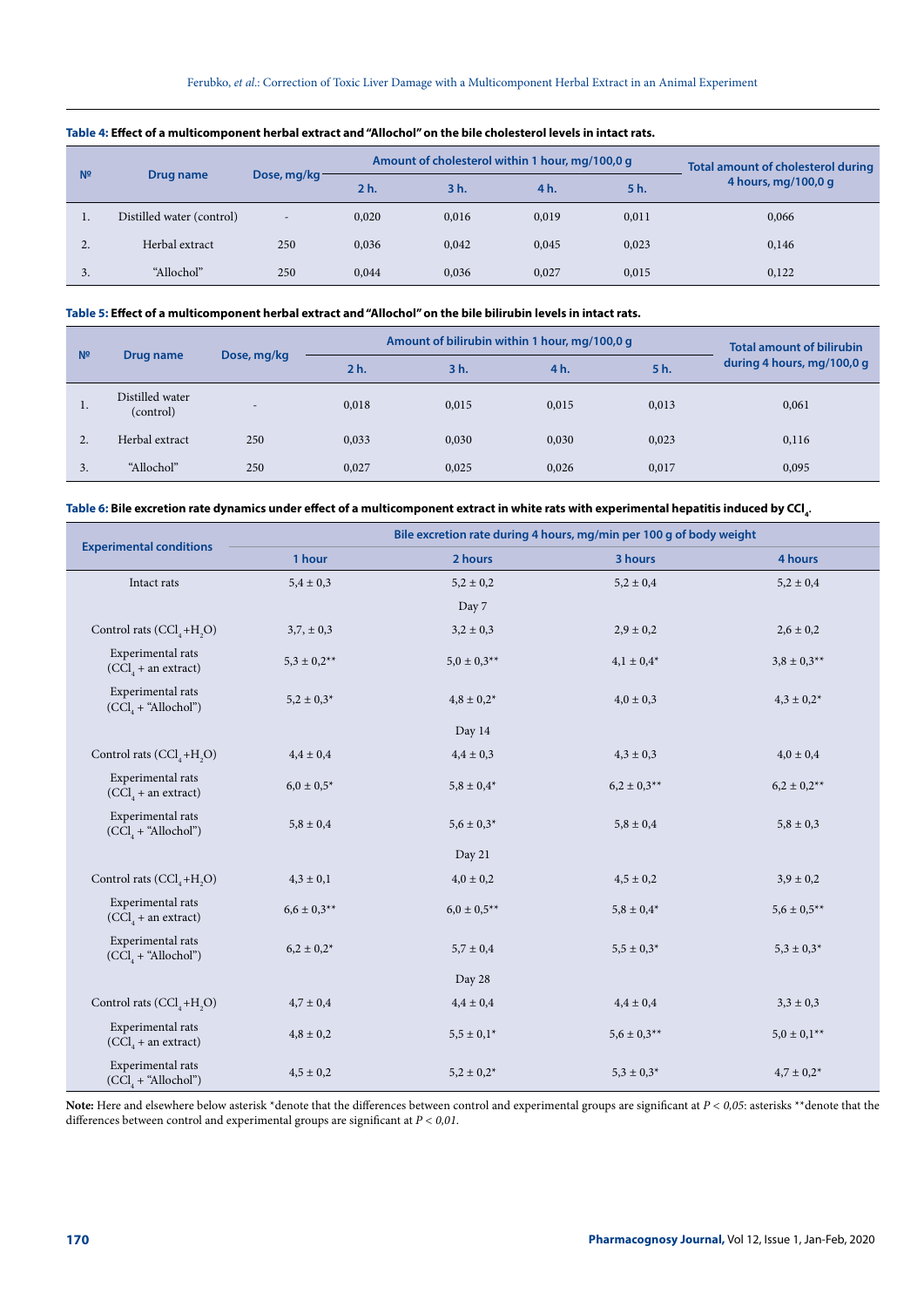|                                                   | Total amount of bile during hours 1-4 | <b>Total amount of bile acids</b> | <b>Bilirubin</b> | <b>Cholesterol</b> |
|---------------------------------------------------|---------------------------------------|-----------------------------------|------------------|--------------------|
| <b>Experimental conditions</b>                    |                                       | mg/100 g body weight              |                  |                    |
| Intact rats                                       | $1202 \pm 77$                         | $6,1 \pm 0.5$                     | 0,10             | 0,11               |
|                                                   | Day 7                                 |                                   |                  |                    |
| Control rats $(CCl4+H2O)$                         | $818 \pm 34$                          | $3,13 \pm 0,2$                    | 0,040            | 0,050              |
| Experimental rats (CCl <sub>4</sub> + an extract) | $1055 \pm 82*$                        | $7,79 \pm 0.4***$                 | 0,092            | 0,076              |
| Experimental rats $(CCl4 + "Allochol")$           | $1000 \pm 70*$                        | $7.0 \pm 0.3*$                    | 0,080            | 0,065              |
|                                                   | Day 14                                |                                   |                  |                    |
| Control rats $(CCl, +H, O)$                       | $980 \pm 11$                          | $5,71 \pm 0,3$                    | 0,074            | 0,078              |
| Experimental rats $(CCl4 + an extract)$           | $1310 \pm 105**$                      | $8,30 \pm 0.2$ **                 | 0,113            | 0,092              |
| Experimental rats $(CCl4 + "Allochol")$           | $1200 \pm 80^*$                       | $7.8 \pm 0.2^*$                   | 0,92             | 0,087              |
|                                                   | Day 21                                |                                   |                  |                    |
| Control rats $(CCl4+H2O)$                         | $1011 \pm 51$                         | $4,12 \pm 0,3$                    | 0,076            | 0,080              |
| Experimental rats $(CCl4 + an extract)$           | $1415 \pm 57**$                       | $8,11 \pm 0.4**$                  | 0,111            | 0,090              |
| Experimental rats (CCl <sub>4</sub> + "Allochol") | $1315 \pm 45$ <sup>*</sup>            | $7,21 \pm 0.3**$                  | 0,095            | 0,085              |
|                                                   | Day 28                                |                                   |                  |                    |
| Control rats $(CCl4+H2O)$                         | $1086 \pm 86$                         | $6,77 \pm 0.4$                    | 0,110            | 0,076              |
| Experimental rats $(CCl4 + an extract)$           | $1181 \pm 30$                         | $6,12 \pm 0,2$                    | 0,113            | 0,076              |
| Experimental rats $(CCl4 + "AllochoI")$           | $1100 \pm 40$                         | $6,32 \pm 0,3$                    | 0,10             | 0,076              |

Table 7: Bile composition dynamics under the influence of multicomponent herbal extract in white rats with experimental hepatitis induced by CCl<sub>4</sub>.

## **CONCLUSION**

Altogether, these data demonstrate a significant choleretic effect of a herbal extract, which is comparable to effect of "Allochol" in experiment in intact rats. Per os administration of the extract at dose of 250 mg/ kg during the course produce choleretic effect in white rats with  $\mathrm{CCl}_{\scriptscriptstyle 4}$ induced liver damage. The extract increases the rate of bile excretion, stimulates synthesis and excretion of the cholates, and also induces excretion of cholesterol and bilirubin. The given results prove that it is reasonable to use the multicomponent herbal extract containing biologically active substances of phenolic nature for combined therapy and preventive care of hepatobiliary system diseases.

## **ACKNOWLEDGMENT**

This paper was financially supported by "Russian Academic Excellence Project 5-100".

## **CONFLICTS OF INTEREST**

None.

## **REFERENCES**

- 1. Zhang A, Sun H, Wang X. Recent advances in natural products from plants for treatment of liver diseases. Eur J Med Chem. 2013;63:570-7.
- Zimmerman YaS. Unresolved and controversial problems of modern gastroenterology. Moscow: MEDpress-inform 2013;224.
- 3. Hirschfield GM, Heathcote EJ, Gershwin ME. Pathogenesis of cholestatic liver disease and therapeutic approaches. Gastroenterology. 2010;139:1481-96.
- 4. State Register of medicines of the Russian Federation. URL: https:// grls.rosminzdrav.ru/ [cited 2019 Jun 7].
- 5. Lubsandorzhieva P. -N.B. Development and standardization of herbal remedies for the treatment and prevention of digestive diseases. Ulan-Ude: Publishing House of the BSC SB RAS, 2016;280 [in Russian].
- 6. Samani MA, Kafash-Farkhad N, Azimi N. Medicinal plants with hepatoprotective activity in Iranian folk medicine. Asian Pac J Trop Biomed. 2015;5:146-57.
- 7. Valero A, Romero MC, Gomez-Mateos M, Hierro I, Navarro MC. Natural products: perspectives in the pharmacological treatment in gastrointestinal anisakiasis. Asian Pac J Trop Biomed. 2015;8: 612-7.
- 8. Madrigal-Santillán E, Madrigal-Bujaidar E, Álvarez-González I, Sumaya-Martínez MT, Gutiérrez-Salinas J, Bautista M, *et al.* Review of natural

products with hepatoprotective effects. World J Gastroenterol. 2014;20:14787-804.

- 9. Mehta P, Shah R, Lohidasan S, Mahadik KR. Pharmacokinetic profile of phytoconstituent(s) isolated from medicinal plants – a comprehensive review. Journal of J Tradit Complement Med. 2015;5:207-27.
- 10. Joshi BC, Mukhija M, Kalia AN. Pharmacognostical review of *Urtica dioica* L. Int J Green Pharm. 2014;8:201-9.
- 11. Singh R, Shushi MAM, Belkheir A. Antibacterial and antioxidant activities of *Mentha piperita* L. Arab J Chem. 2015;8:322-8.
- 12. Image reproduced from ICH. *M4: The Common Technical Document.* Retrieved 25 June, 2015, URL: http://www.ich.org/products/ctd.html [cited 2019 Jun 9].
- 13. Khabriev RU. Guidance on the experimental (preclinical) study of new pharmacological substances. Moscow: Medicine 2012;832 [in Russian].
- 14. Borovikov VP. A popular introduction to modern data analysis in the STATISTICA system, Moscow: Hot line. Telecom. 2014;288 [in Russian].
- 15. Nikolaev SM. Phytopharmacotherapy and phytopharmacoprophylaxis of diseases. Ulan-Ude: Publishing House of BSU; 2012,286 [in Russian].
- 16. Korsun VF, Nikolaev SM, Ogrenich MA, Korsun EV, Bartanova EA, Sultanbekov BA. Medicinal plants and liver diseases: a guide to clinical herbal medicine. Moscow: Practical medicine; 2014;327 [in Russian].
- 17. Kumar S Pandey AK. Chemistry and biological activities of flavonoids: An review [Electronic resource]. The Scientific World Journal 2013. URL: http://dx.doi.org/10.1155/2019/162750 [cited 2019 Jun 9].
- 18. Jadeja RN, Devkar RV. Polyphenols and flavonoids in controlling nonalcoholic steatohepatitis. Polyphenols in Human Health and Disease. 2014;1:615-23.
- 19. González-Gallego J, García-Mediavilla MV, Sánchez-Campos S, Tuñón MJ. Anti-inflammatory and immunomodulatory properties of dietary flavonoids. Polyphenols in Human Health and Disease. 2014;1(32):435-52.
- 20. Ambriz-Perez DL, Leyva-Lopez N, Gutierrer-Grijalva EP, Heredia JB. Phenolic compounds: natural alternative in inflammation treatment, A review. Cogent Food Agric. 2016;2:1-14.
- 21. Agrawal AD. Pharmacological activities of flavonoids: a review. Int J Pharm Sci Nanotechnol. 2011;4:1394-8.
- 22. Unnikrishnan MK, Veerapur V, Nayak Y, Mudgal PP, Mathew G. Antidiabetic, antihyperlipidemic and antioxidant effects of the flavonoids. Polyphenols in Human Health and Disease. 2014;1  $(13) \cdot 143 - 61$